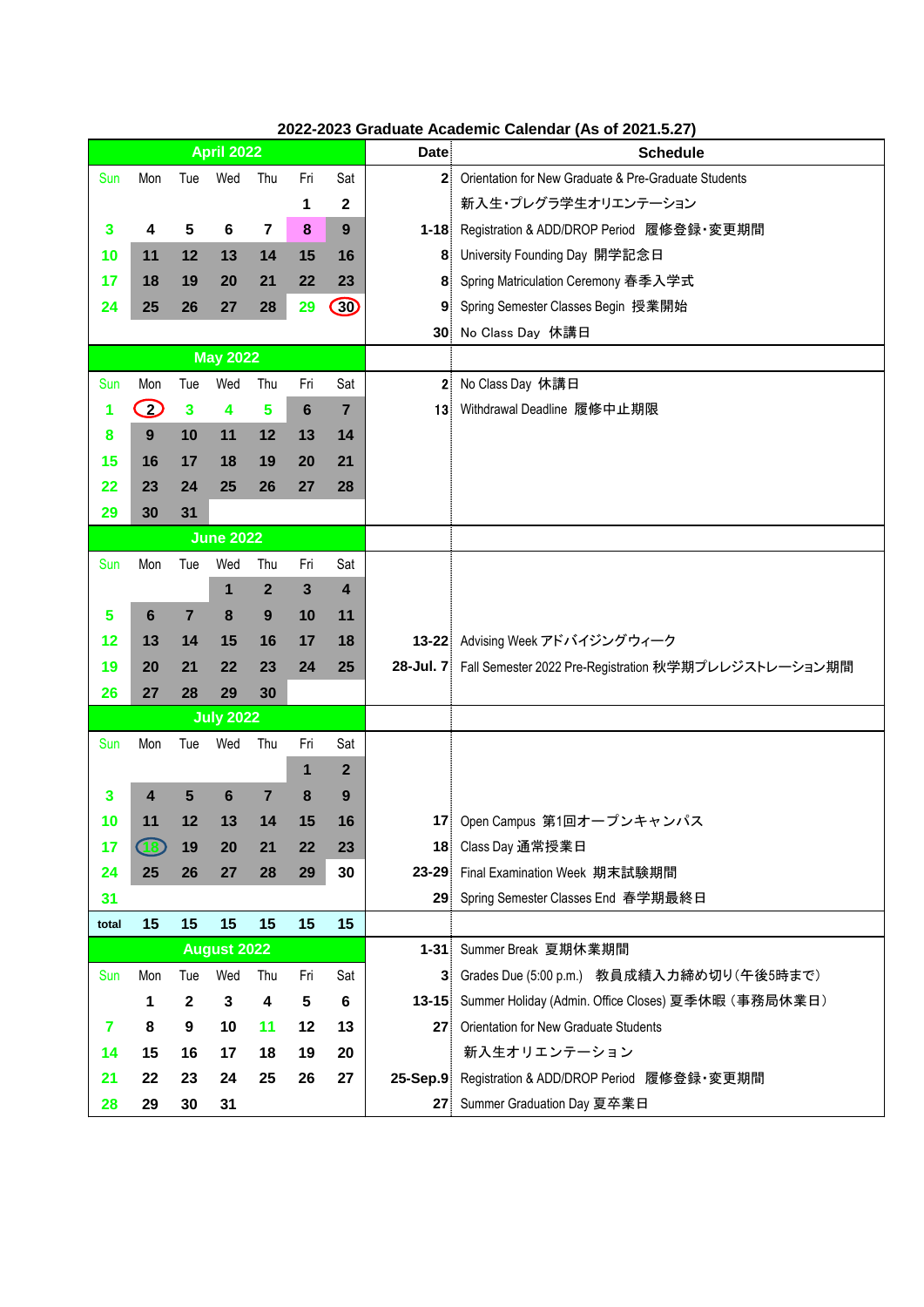| <b>September 2022</b> |                |                         |                  |                |                |            | <b>Date</b>    | <b>Schedule</b>                                                 |
|-----------------------|----------------|-------------------------|------------------|----------------|----------------|------------|----------------|-----------------------------------------------------------------|
| Sun                   | Mon            | Tue                     | Wed              | Thu            | Fri            | Sat        |                | 1 Fall Matriculation Ceremony 秋季入学式                             |
|                       |                |                         |                  | 1              | $\overline{2}$ | 3          | 2 <sup>1</sup> | Fall Semester Classes Begin 授業開始                                |
| 4                     | 5              | 6                       | $\overline{7}$   | 8              | 9              | 10         |                | 18 Open Campus 第2回オープンキャンパス                                     |
| 11                    | 12             | 13                      | 14               | 15             | 16             | 17         | 19             | Class Day 通常授業日                                                 |
| 18                    | 49             | 20                      | 21               | 22             | 23             | 24         |                | 30 Withdrawal Deadline 履修中止期限                                   |
| 25                    | 26             | 27                      | 28               | 29             | 30             |            |                |                                                                 |
|                       | October 2022   |                         |                  |                |                |            |                |                                                                 |
| Sun                   | Mon            | Tue                     | Wed              | Thu            | Fri            | Sat        |                |                                                                 |
|                       |                |                         |                  |                |                | 1          |                |                                                                 |
| 2                     | $\mathbf{3}$   | $\overline{\mathbf{4}}$ | 5                | $6\phantom{1}$ | $\overline{7}$ | $\bigcirc$ |                | 8,11 No Class Day 休講日                                           |
| 9                     | 10             | W                       | 12               | 13             | 14             | 15         |                | 9,10 AIU Festival 大学祭                                           |
| 16                    | 17             | 18                      | 19               | 20             | 21             | 22         |                | 11 Faculty Development Day 教員研修日                                |
| 23                    | 24             | 25                      | 26               | 27             | 28             | 29         |                | 28- Nov.4 Advising Week アドバイジングウィーク                             |
| 30                    | 31             |                         |                  |                |                |            |                |                                                                 |
| <b>November 2022</b>  |                |                         |                  |                |                |            |                |                                                                 |
| Sun                   | Mon            | Tue                     | Wed              | Thu            | Fri            | Sat        |                |                                                                 |
|                       |                | 1                       | $\boldsymbol{2}$ | $\mathbf{3}$   | 4              | 5          |                | 3,23 Class Day 通常授業日                                            |
| 6                     | $\overline{7}$ | 8                       | 9                | 10             | 11             | 12         |                | 8-17 Winter Program Pre-registration 冬期プログラムプレレジストレーション期間       |
| 13                    | 14             | 15                      | 16               | 17             | 18             | 19         |                | 30-Dec.9 Spring Semester 2023 Pre-Registration 春学期プレレジストレーション期間 |
| 20                    | 21             | 22                      | 23               | 24             | 25             | 26         |                |                                                                 |
| 27                    | 28             | 29                      | 30               |                |                |            |                |                                                                 |
|                       |                |                         | December 2022    |                |                |            |                |                                                                 |
| Sun                   | Mon            | Tue                     | Wed              | Thu            | Fri            | Sat        |                | 14-20 Final Examination Week 期末試験期間                             |
|                       |                |                         |                  | 1              | $\mathbf{2}$   | 3          |                | 20 Fall Semester Classes End 秋学期授業最終日                           |
| 4                     | $5\phantom{1}$ | $6\phantom{1}$          | $\overline{7}$   | 8              | 9              | 10         |                | 23 Grades Due (5:00 p.m.) 教員成績入力締切 (午後5時まで)                     |
| 11                    | 12             | 13                      | 14               | 15             | 16             | 17         |                | 29-Jan.3 Winter Holiday (Admin. Office Closes) 年末年始休暇 (事務局休業日)  |
| 18                    | 19             | 20                      | 21               | 22             | 23             | 24         |                | 22-Jan.12 Registration & ADD/DROP period for Winter Program     |
| 25                    | 26             | 27                      | 28               | 29             | 30             | 31         |                | 履修登録·変更期間                                                       |
| total                 | 15             | 15                      | 15               | 15             | 15             | 15         |                |                                                                 |